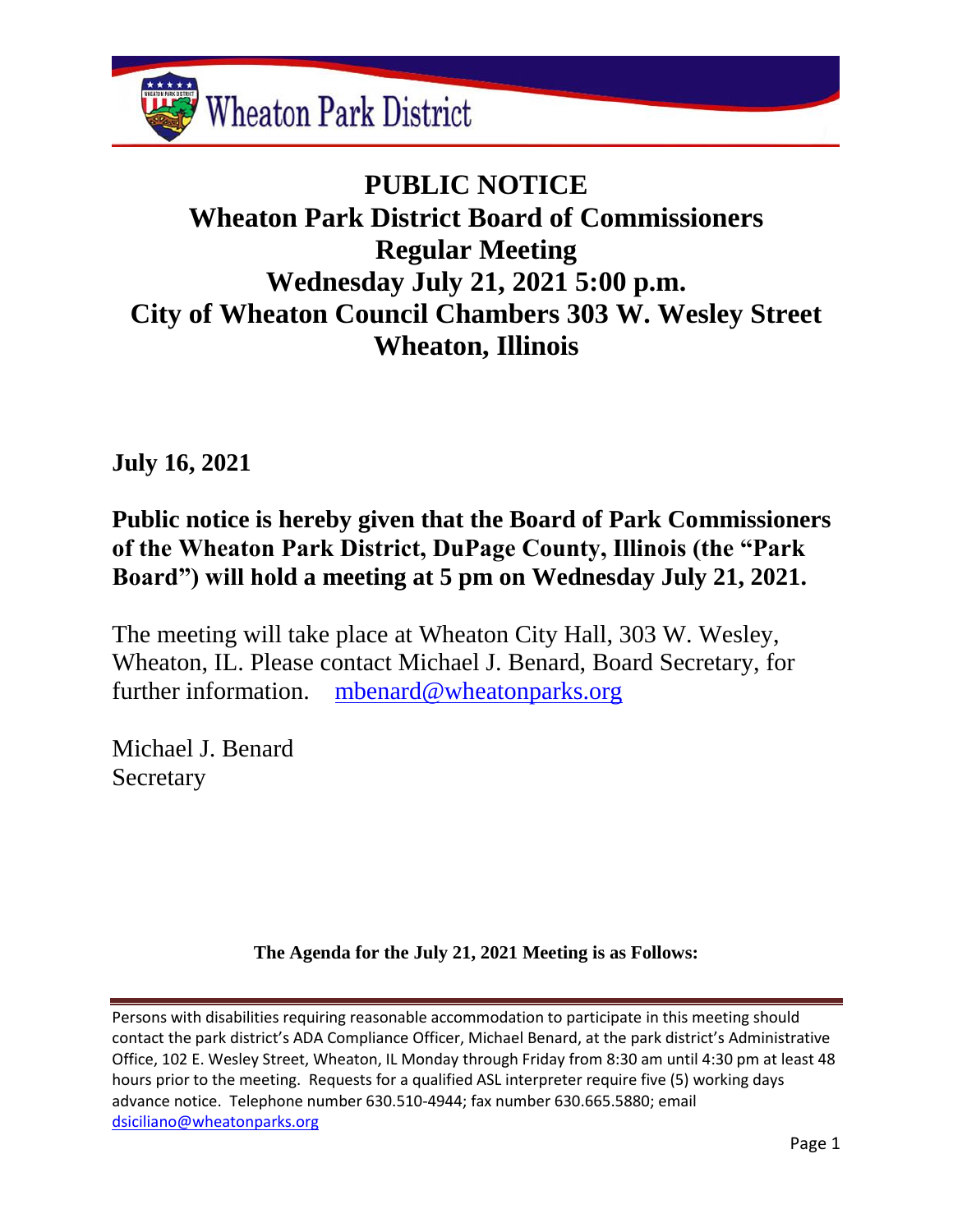

### **Meeting of the Wheaton Park District Board of Commissioners July 21, 2021 5:00 pm**

# **CALL TO ORDER**

#### **PRESENTATIONS**

- Western DuPage Special Recreation Association
	- o Dan Leahy Executive Director
- Wheaton Park District Fall Athletic Programs
	- o Darrell Houston Athletics Manager

#### **COMMUNITY INPUT**

Public comments are important to the Board. However, it is the Board's policy not to act on items until time has been taken to gather information and discuss all options. Lack of action does not imply lack of interest in the issues. During the community input portion of the agenda the board typically will ask residents to provide input prior to accepting input from nonresidents.

#### **CONSENT AGENDA**

Consent Agenda items are considered by the Park District to be routine and will be enacted in one motion. There will be no separate discussion on these items. If a member of the Park Board requests, a Consent Agenda item will be removed from the Consent Agenda and considered as an individual item at the end of old or new business.

- A. Approval of the Disbursements totaling \$373,042.11 for the period beginning June 9, 2021 and ending July 13, 2021
- B. Approval of the Disbursements totaling \$ 921,218,64 for the period beginning June 9, 2021 and ending July 13, 2021
- C. Approval of the July 7, 2021 Subcommittee Meeting Minutes
- D. Approval of the June 16, 2021 Board Meeting Minutes
- E. Approval of the June 16, 2021 Closed Session Meeting Minutes
- F. Approval of the Amended 2021 Regular and Subcommittee Board Meeting Schedule
- G. Acceptance of the Wheaton Park District 2020 Comprehensive Annual Financial Report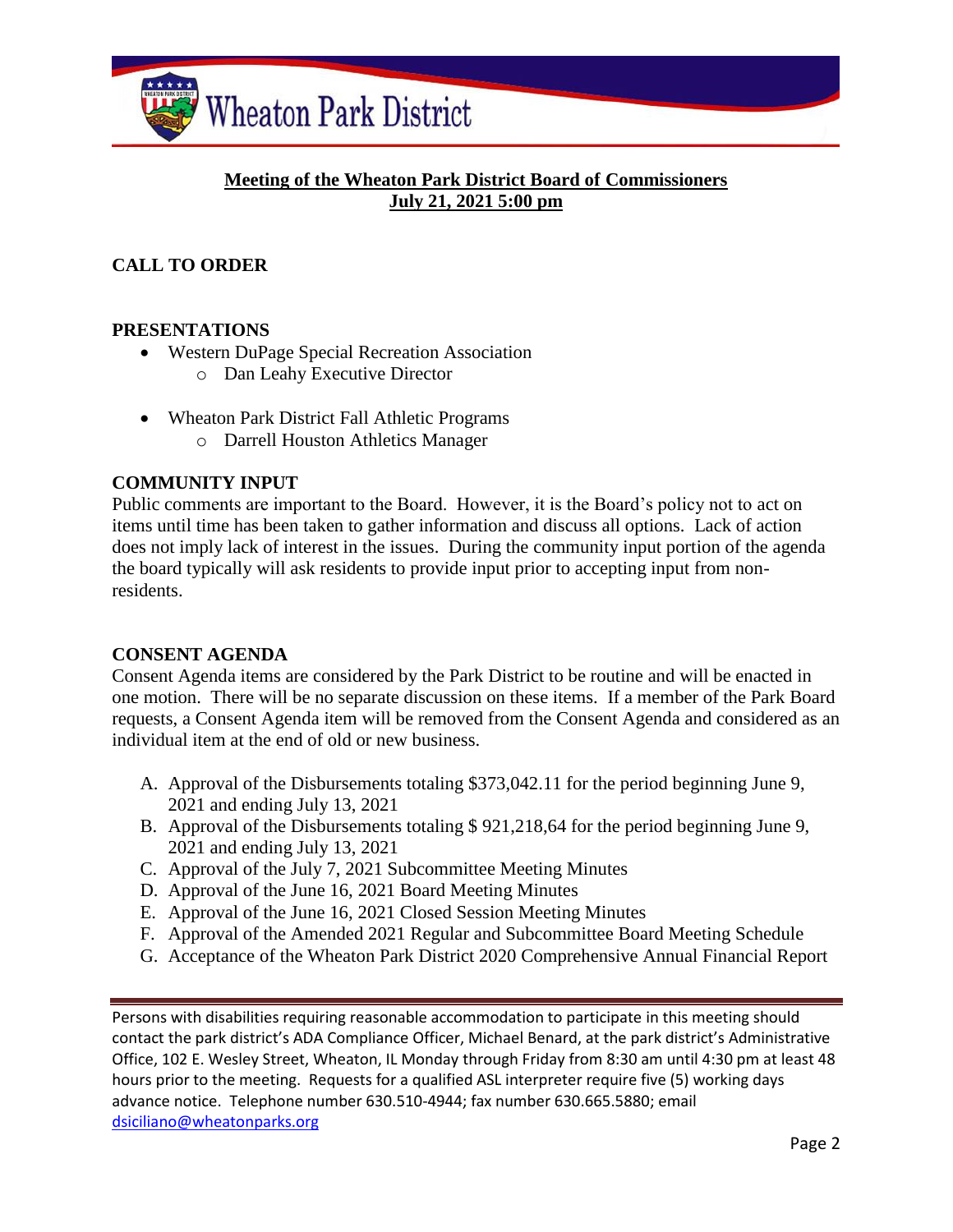

#### **UNFINISHED BUSINESS**

#### **NEW BUSINESS**

- 1. Sensory Playground Equipment Purchase Motion to approve the purchase of a Playground GT Wave from Cunningham Recreation for \$64,360.41 with cost to be reimbursed by the Play for All Foundation
- 2. Park Services Center HVAC Replacement Project Motion to approve the purchase of four Carrier Weathermaker Gas/Electric Rooftop HVAC Units from Temperature Equipment Corporation through Sourcewell Cooperative Purchasing Contract No. 030817-CAR for \$\$22,222
- 3. Arrowhead Golf Club Building Cedar Siding Repair and Replacement Project Motion to approve the purchase of 90 bundles of cedar siding from Shakertown for \$25,000.
- 4. Brewfest Event Supplies Purchase Motion to approve craft beer purchases from Euclid Beverage at a cost not to exceed \$14,000.
- 5. October Fest Location Approval Approval to serve beer and wine at the Central Athletic Complex at 500 S. Naperville Road for October Fest event on Saturday, October 2, 2021 from 4:30 to 9:30 pm
- 6. Arrowhead Golf Club Kitchen Temp Services Motion to approve a staffing agreement with All Team Staffing for 2021-2023 for various positions at costs ranging from \$19.80 to \$27.97 per hour
- **7.** 2021 OSLAD Grant Program Motion to approve Resolution 2021-07 authorizing a grant application for the 2021 Open Space Land Acquisition and Development Program for improvements to Briar Patch Park

#### **REPORTS FROM STAFF**

- Monthly Reports Finance, Special Facilities, Marketing, Development, Events, Recreation, Athletics, Parks and Planning
- Executive Director

#### **BOARD SUBCOMMITTEE REPORTS / DISCUSSION**